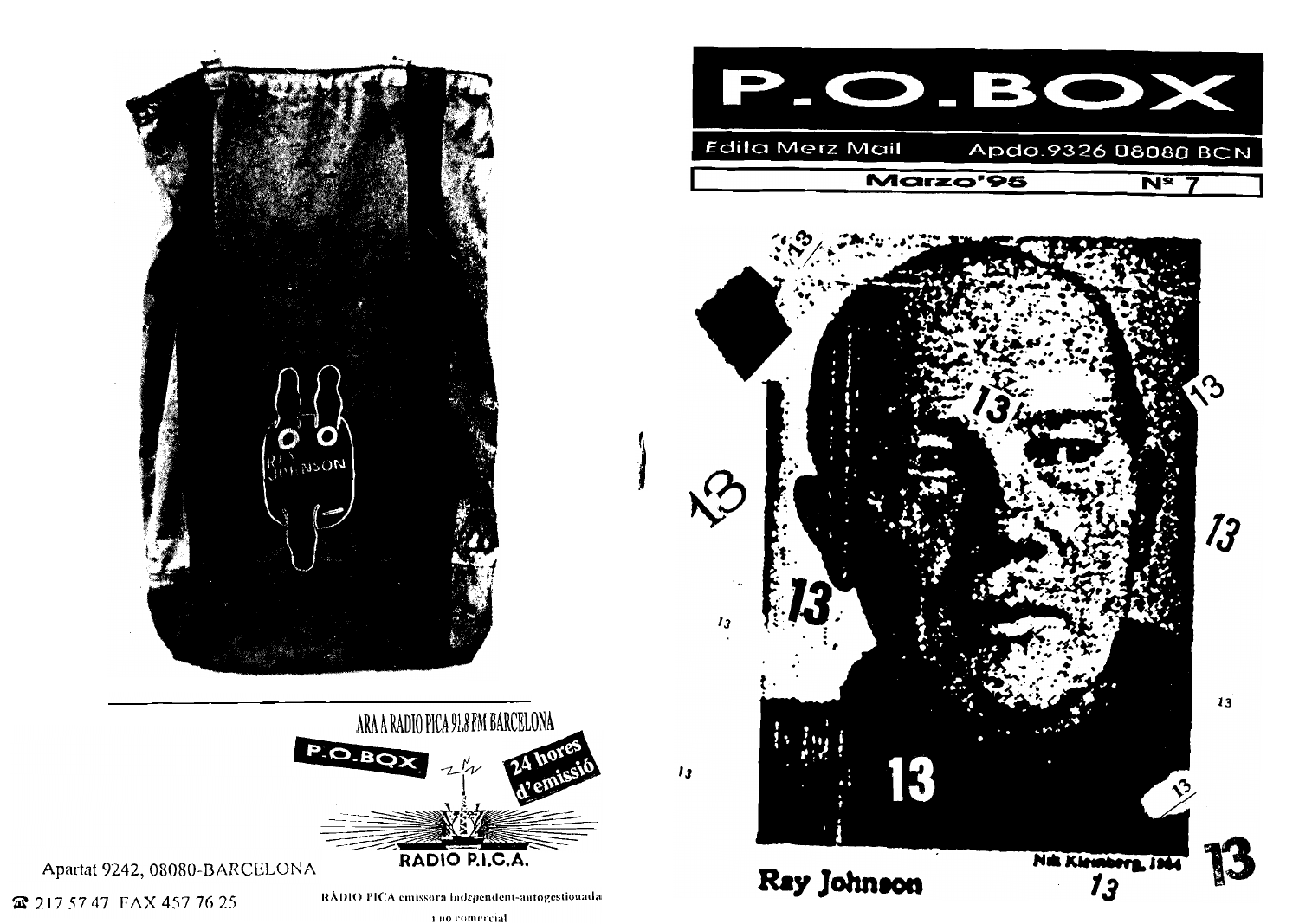

**Informaba P.O.Box en el suplemento al nQ 6 mes de febrero del suicidio de Ray Johnson el pasado 14 de enero en Sag Harbor** - **Long Ialand (N.Y.), este número está dedicado integramente al que fuera fundador de la N.Y. Corres**pondance School y tal como informabamos en P.O.Box nº 6, se está celebrando **en el momento de la redacción de este número la muestra de Fax Art** " **PRAY FOR RAY, IN A AMEMORY OP RAY JOHNSOH" organizada por The Administration Centre** - **Guy Bleus en el Begijnhof, Centrum Voor Kunsten en Hasselt (Belgica), de' la que informaremos en próximos números.** 

**Ray Johnson nació en 1927 en Detroit (Michigan), ya en los afios 40 us6 la correspondencia artistica con sus amigos,** , **fu6 alumno de la experimental Black Mountain College en Carolina del Norte, del que fub profesor Joseph Albere, en la que encontramos a John Cage, Robert Raushenberg y otros.**  siderado iniciador del Pop Art mucho antes que el propio Warhol, la utilización del collage de figuras de la "cultura popular" como James Dean, **Elvis eon anteriores a lae del rey del Pop Art. Performer en N.Y. en los 60 nunca fu6 entroncado en el grupo Fluxus, ni en el Pop Art, ni en el arte**  geométrico, ni en ninguna de las escuelas o movimientos de la época, ni tan **solo en el Mail Art.** 

**Sus obras han sido expuestas en todo el mundo y es a pesar de ello "El máe famoso artista desconocido del mundom(\*).** 

**En la portada de P.O.Box y en la hoja de sellos enviada a P.O.Box por Gerard Barbot de N.Y.aparece el número 13, poema póstumo con el que Ray se despide**  hotel un hombre de 67 (6+7) años, a la mañana siguiente a las 7:15 (7+1+5) **desaparece para siempre.** 

**El material que aparece reproducido en este número consta de reproducción de diarios y notas enviadas por Gerard Barbot y parte del archivo de la corres- pondencia que hemoe mantenido con Ray Johnson hace dos aflos.** 

(\*) **Parte de este texto está traducido de la nota de Mark Blok (Enerof95), reproducido en estas páginas.** 



## Ray Johnson 1927-1995

(This **time ir's** for **real)** 

The follomng rnessage was senl Out over Ihe lnlernel **on**  Sunday, January 15, 1995. I wrote it quickly, from memory. An updated, probably more accurate, version will follow.

'm sorry to announce that Ray Johnson, the founder of the New York Conespondance School and a man who playfully announced his own death many times, died for real this weekend.

He drowned dunng a visit to Sag Harbor, New York. He **was**  pulled from the water at 12:35pm Saturday afternoon, January 14, 1995. He was fully clothed- in a typical outfit for him- levi's,<br>a wool sweater, a levi jacket and a wind breaker. He was

last seen around 7pm Friday night after checking into the Barron's Cave Inn in Sag Harbor. near the end of **Long** Island. NY. Sag Harbor is m the north shore **d** Long Island. about a two hour drive from his home in Locust Valley, a journey he appears to have made in order to do some drawings at the estate of Jadcson Pollock and Lee Krasner.

.<br>The weather was unusually mild for this time of year. Ray was fond of the water. He often took walks along the shore at Oyster Bay near his home. He was also prone to walking out **on** piers and docks. There were several near the area where he was found on Saturday. He told me on the phone recently 'l'm going to do my exercises," that he was "working on a washboard he was "feeling very fit.". stomach" by doing "rowing exercises on the beach with rocks." And that he would "walk with rocks" as weights and that<br>he was "feeling very fit."<br>-

Ray turned 67 years old on the 16th of October. He was going strong, remarkably **lit** for a man of that age. He ate no meat. didn't drink. smoke or partake of recreafional drugs. He worked from morning until night, often with the television on in the background. As usual, he was still makind up new incarnations of his CorresponDANCE **School.** the latest one I had heard of being the "Taoist **Pop** Art School.' He had taken up photography in recen1 years and took daily walks, where he would make phe tos. I also noticed that only weeks ago he had linally retired the rubber stamp with his return address on it that he had used for years in favor of a new one. I had meant to ask him about that.

Born in 1927 in Detroit Michigan. Ray Johnson's first experiences using the mail as a medium for art have been documented as early as 1943 in a correspondence with his fnend Arthur Secunda In the late 40's he attended the experimental Black Mountain College in North Carolina where he studied with Joseph Albers and Buckminister Fuller among others. He

has influenced thousands of people. Irom other Black Mount faculty like John Cage and Willem and Elaine DeKooning to his contemporaries like Andy Warhd, Robert Rauschenberg. Jasper Johns and the Fluxus group (whom he met when he moved to New York in the 50's) to an entire generation of younger artists who called him "the granddaddy of mail art."

History may also eventually see Ray Johnson as the first Pop artist. His 1955 collages using the images of James Dean and Elvis pre-date Andy Warhol's and most of his contemporanes by several years. In additicn to making elegant collages. which **he** called 'moticos.' Ray hosled many happenings and events at various locations around Manhattan in the 1960's. These actions drew everyone in the art world and started the crosspdlenation of personalities that became his correspondence **School.** He would send lhings to friends and strangers alike. askmg them to add lo them and send them on lo another person. often using his unique brand of inluitive word play as his guide. Some of this activity is documented in The Paper Snake<br>published by Dick Higgins' Something Else Press. He has been History may also eventually see Ray Johnson as the first Pop artist. His 1955 collages using the images of James Dean and Elvis pre-date Andy Warhol's and most of his contemporaries by several wears at events at events at

Ray lived on Suffolk Streel on the Lower East Side until 1968 when he was mugged- around the same time- if not the same day- that his friend Andy Warhhol was shot by Valerie Solanas. He decided to leave the city and his friends artist Richard Lippold and collector Arturo Schwartz reportedly were instrumental in his moving to "the Pink Flouse" on 7th Street in Locust Valley, from which he never moved. He worked there. almost hermit-like with the excep tion of of his voracious appetite for phone calls and correspondence, mysteriously and prolifically for over 25 years.

Many people wanted to show his work but he prefered his quiet admiration of the sage Lao Tse. His lact major **show** was at the Nassau County Museum oí **Ari** in the mideightíes and a gallery show **in the** 90's in Philadelphia **ol** his "A **Book** Abwt Modern Art. A catalogue raissonne' was in the works. He had recently done one of his informal non-performances which he called "nothings" at a gallery in Long Island. He told me in one of our last phone calls. "Will you come to my show at Sandra Gering in Jannary? I'm doing a half a nothing. I can't decide whether to do it in the first half or the second half."

Many of us who know each other in the art world and its fringes have that pleasure because of Ray Johnson. As the extent of his influence on 20th century art and "letters" continues to be uncovered. we will surely miss Ray Johnson, the man. In spite of his Taoist fondness ol nothing. Ray was really sornething.

#### **-Mark** Bloch

nothing

January 15. 1995 PO Box 1500 **NY** NY 10009 USA markb@echonyc.com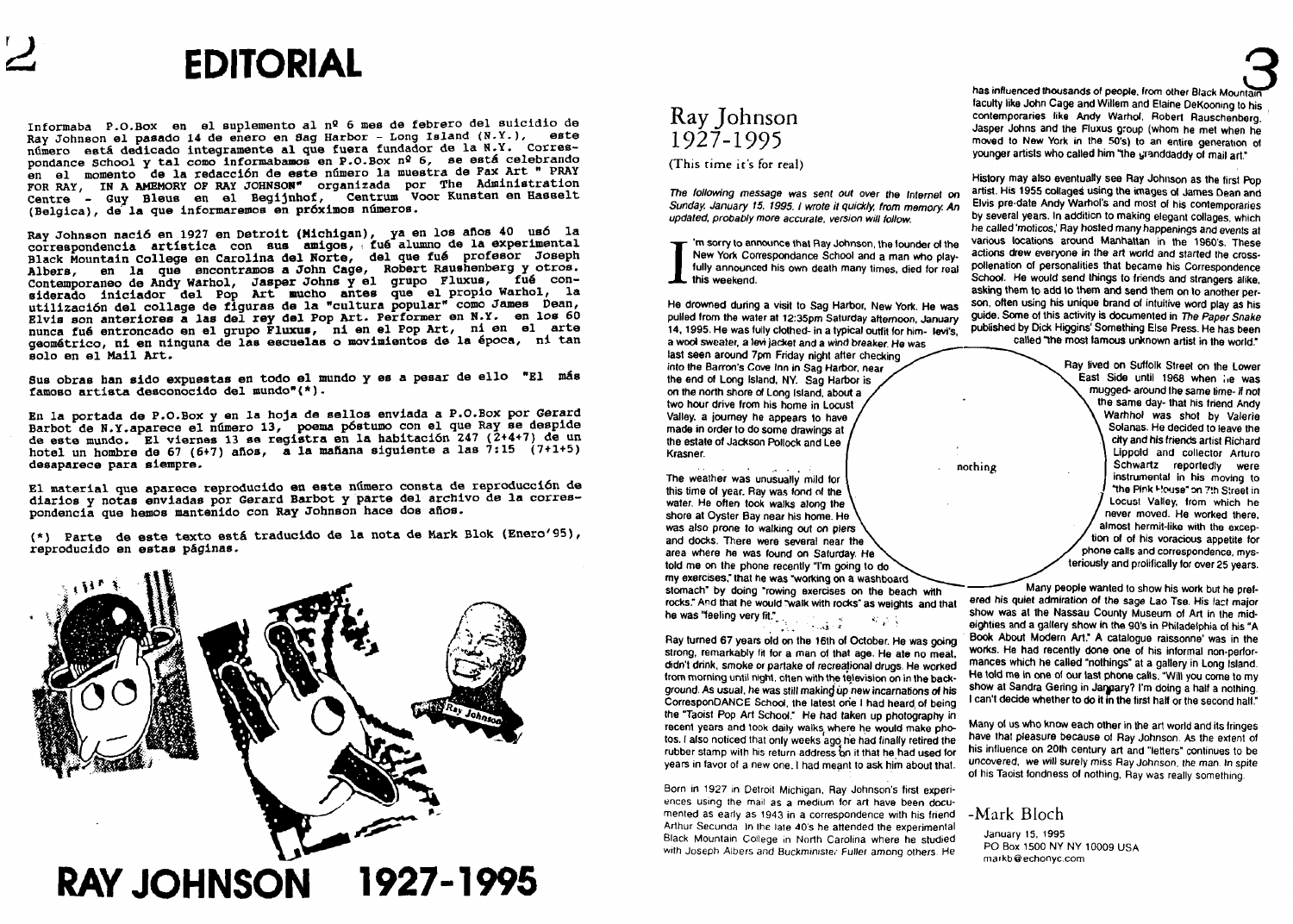#### THE NEW YORK TINES OBSITUARIES THURSDAY, IANUARY 19, 1995 B11

### Ray Johnson, 67, Pop Artist Known for His Work in Collage

#### **BY CAROL VOGEL**

Ray Johnson, a collage artist who

Ray Johanna, e collage artist who<br>applare from a pioneer' in using images from popular culture, desi on<br> $\mathcal{P}$ ring Rarbor, L.L. He was 67 and lived<br>in Lag, Rarbor, L.L. He was 67 and lived<br>in Localy Chigay, L.L.<br> $\mathcal{P}$ bridge that evening. The deeth is still<br>under investigation, the spokesman

Revenued R. Johnson was here in Fourth and west to Black Meantain<br>College in North Carolina, where he<br>gaudied with Josef Albert and Robert

He came to New York In 1968 and began producing geometric paint-<br>jugs that were shown along with the ark of such artists as Ad Robe hardt, Loss Polk Smith and Charsales von Wagend in exhibitions Artists group. By the mai-1937s, in-<br>fluenced by Cy Twembly and Robert<br>Rauschestury, Mr. Johnson began

producing collages, some of which<br>contered on popular calt figures like<br>Elvis Presley and James Dean. Also<br>in the late 1931's, he mode a number of small collages from overpainted<br>printed images cut into strips and<br>then rearranged.

Southern before more of the sections Postdes being date at the earnest<br>Pap artists, Mr. Johnson Ispanies<br>Inswe he creating whimstead works<br>Inswe as "mail art," art created out movement control control of the state of the state of the state of the state of the state of the state of the state of the state of the state of the state of the state of the state of the state of the state of the state of piatal network whose mombers en-<br>changed works and objects through<br>the mail, Like Joseph Cernell's work,<br>has relief drawing, painting, lutter-<br>ing, and from the chief drawing, painting, lutter-<br>ing, and from objects about



**Rey Johnson** 

i ya

Els work is in the permanent collections of the Philadelphia Museum<br>of Art, the Corcurae Gallery of Art in<br>Washington and the Walker Art Con-Mr. Johnson's work was the subjact of several one-man exhibitions<br>and was shown at the Hansou County<br>biseman of Pine Art in 1994 and at ter in Minneepolis pursuance College of Art and Design<br>the Moore College of Art and Design<br>was represented first by the Marian No immediate family did

# Friends of an Enigmatic Artist See a Riddle in His Death

#### **By PETER MARKS**

SAG HARBOR, LL, Feb. 10 - If Ray Johnson Hyad an enternatic life, his death has proved to be the ultimate riddle.

weeks since the police fished his body out of an ky cove by this old fishing<br>village, anguished friends and admirers of<br>the econstric artist — a man largely unwa to the numeral makin has considered this by many in the art world -- have hom racking their brains, rereading his **CONTINUE HIGE**, even retracing his last steps as they try to uncover what many of them believe must be the hidden meaning of his strange death.

The body of the 67-year-old artist was found floating 50 feet offshore on Jan. 14, an apparent micide by drowning. But the ns he might have killed himself clude both the police and his friends and fans. Although some tantalizing clues enverged after his death, he had told no one of his pleas to make the 50-mile drive from his

home in Locust Valley to Seg Harber, pumped from 10, he<br>pumped from a higheray bridge over Seg Harber, pumped from a higheray bridge over Seg<br>Harber Cove and was less than our locks.<br>What sorresses many wide becketted.<br>Wha

Johnson - a friend of the late Andy Warhoi and an artist whose collages have been ibited in major museums around the world, including the Museum of Modern<br>Art and the Whitney Museum of American Art - is not only the question of why, but<br>whether the artist left clues in the pieces of whereast test artists rent cause in the pieces of<br>art he mailed to them, or perhaps in the<br>surroundings he chose for his death. For if<br>there is apy belief that unites his friends<br>about the last day of his life, it is that Johnson would never have passed up such<br>a dramatic moment in which to impart a

message.<br>"The way that this occurred, was there sure was one was even the way it unfolded that<br>Ray meant us to see?" asked William K. bs, a Manhastan lawyer who had known Mr. Johnson for more than a doc

ada. "Were we supposed to glean some-<br>thing from this beside the fact that he was dead?

isad?"<br>"gyon the police, for whom a suicide<br>gyostigation is eften as open-and-shut af-<br>air, consider Mr...Johnetn's death a mys-**The Contract** tery. "This is one of the strangest cases I've ever been involved in," said Joseph J. laiseel, Sag Harbor's Police Chief. "I've got to tell you, it's like doing a gigantic<br>got to tell you, it's like doing a gigantic

Comi ounding the mystery, Mr. Johnson 'despite a vast network of friends, left no will or instructions about what to do with his house, his artwork or even his body. For four weeks his hody has lain in the morgue of the Suffolk County Medical Exnanmer's Office in Hauppauge, as a lawyer<br>hired by his two closest friends eserched for relatives who might inherit his estate and decide what to do about his burial. He was single and had leved alone for many

Continued on Page 46

The artist Ray Johnson, who died Jan. 13, in a photo taken by a friend.

### THE NEW YORK TIMES METRO SUNDAY FEBRUARY 121995

## Death of an Enigmatic Artist Puzzles His Friends

#### Continued From Page 17

years in a small frame house on a street just off Locust Valley's main The lawyer, John Ritter of Locust<br>Valley, has found 11 cousins as far<br>away as California, but on answers to the disturbing questions about Mr. Johnson's death. It seems to him chaos intentionally. Why else, he<br>wonders, would the artist have opened his safe deposit box two days fore his death - and then hidder the boy?

"It seems to me the key is deliberately missing," Mr. Ritter said.<br>"This is like a grand collage, and<br>I've got to find all these pieces and markers and where they're pointing

try have called the Sag Harbor posome cases, offering theories. In one Instance, a woman from California<br>faxed Chief lalacci a four-page letter<br>in which she interpreted the references to death in a piece of "mail<br>art" Mr. Johnson had sent her as foreshodowings of the artist's sub-

Others have traveled to Sag Har-<br>bor to see if the landscape itself product in the term and could readed<br>their configular. Was Mr. Johnson<br>All? Did everyone who had spoken to<br>him in the days before he died miss Indications of depression or despair? Norma Dill, a spokeswoman for the<br>Sulialk County Medical Examiner's Office, says a final determination of

comundrum, the enigma and the sub-<br>tiety and the play of images that they are use you, we serve an artist and friend of Mr. Johnson's who visited Sag Harbor after learning of his death. He found a rich trove of potential clues, all linked to<br>Mr. Johnson's love of wordplay and mincidence

For-instance Mr. Johnson left his Volkswagen parked in front of a 7-Eleven convenience store, a block<br>from the bridge. To Mr. Johnson's friends, such an act would not be<br>unintentional. "Seven-eleven is obvious, in terms of chance and the throw of the dice." Mr. Lieber said. Then there was the recurrence of the mber 13 — Mr. Johnson died on Friday the 13th, and the number putos up in several instances. The three digits of the motel room he checked into two hours before his death, Room 247, add up to 13, as do

## Material enviado por **Gerard Barbot (NY)**



**Construction for Collages focusing on James Dean**<br>and Elvin Presley.

evening, 7:15, as do the digits in his aga, 47.

ngs, +:<br>But for Mr. Lieber, the strongest<br>Indication Mr. Johnson had been planning something came during a phone conversation they were time. thought it was just idle chat, the kind<br>of thing Mr. Johnson said a thousand<br>tinest. New, he is haunted by the

"He said to me, 'I have a new project, the biggest I've ever undertaken, the most important one in my

...<br>of the art world, an iconoclast who flouted convention and sometimes sement to deliberately shidolay in<br>the constant of the second system in the system in the system in<br>the system in the system of the system of the system of the system<br>of the factorization of the system of the system of the best through conventional channels, fights even with college galleries

"Ray was the author of his own abscurity," said Richard Poigon, a<br>New York art dealer who represented Mr. Johnson for many years. Mr.<br>Feigen says that he loved Mr. Johnson and much of his work, which was collected by artists like Warhol and Jesper Johns. But Mr. Johnson's am-<br>bivelence about the commercial si-

"I think Pay will become famous<br>after his death, because he won't be

hio ta mark with.

after his doach, because he won't be<br>are<br>around to impede the dissemination<br>of his work," Mr. Felgon said.<br>His rebotion against the art world<br>was beds quiring and widdy sheart-<br>cal. One time in the 1970's, recalled<br>Toby Sp

**Tantalizing hints** prompt a search for hidden

meanings.

d with a show of

his work that was about to open in the stage of his senior nothing." He staged<br>Vancouver, British Cólumbia. "Ray had gone into the gallery walls --- and left one drop of hicod on the wall," Ms. Spissiman recalled. Then he stomped out."

Beside the collages, Mr. Johnson's -tracted a following outside the maining of what came to be known as mail, or correspondence, art. He and hundreds of his correspondents, through a loose-knit network he<br>.called the New York Correspondcames the rew Tork Correspondence and forth in the mail; many of his were<br>forth in the mail; many of his were<br>adorned with bunny heads that came<br>to be his trademark.

to be not everything about him was<br>a contradiction. Though friends say he lived frugally and never appeared<br>to hold a job. \$400,000, was found in his various tank accounts after his death, the Sag Harbor police say. liftin he often arafted at his lash of fame, he was prooccupied with how

and where he was mentioned in the

ਇਝੋ L.

للمواويد فكالمكانة

press. "In some ways he was very<br>Indifferent." said David Bourdon, an icia of art i sade him nearly imposart critic who befriended Mr. John son and wrote about him in the Vit the Voice and other publications "In other ways he was absolute **STAR** 

In recent menths, say these wh knew him, Mr. Johnson betrayed no answermen, mr. Jonasom betrayed no<br>betwee that anything had changed in<br>his life, or that he might soon end it.<br>Katle Seiden, a sculptor from Sea<br>Cilif whom he had befrianded in 1988 Little whome the base because the lower<br>and who saw him twice a month, and one and applied mini-performances in which<br>his goal often was to confound. The<br>his goal often was to confound. The

encounters were always entering. The<br>ling. "You didn't say, "What did that<br>mean?" -- you went along with it," mean?" — yun ......<br>the said.<br>Enmatimes he called such an event " Ray Johnson nothing." He staged

gallery a couple of weeks before he died. There was nothing on the waffs, she said. Mr. Johnson simply placed<br>some photocopied bunny heads on the floor, and left.

About the final Ray Johnson nothing. Ms. Selden, like so many who What was the message? Was there a messaan?

A few days after he died, a post card addressed to Mr. Johnson arrived in Lacust Valley. On the card. which bore a Los Angeles postmark,<br>someone had written the date "1-13-85." It was decorated with a bunny<br>head with Mr. Johnson's likeness. and it was signed "Ray Jehneon."<br>"If you are reading this, I must be

dead," it seld. Whether R is g

the digits in the time that two teen-<br>agers saw him in the water that

the cause of death is pending the<br>results of a tenicology report.<br>"The whole core of Ray was the" D.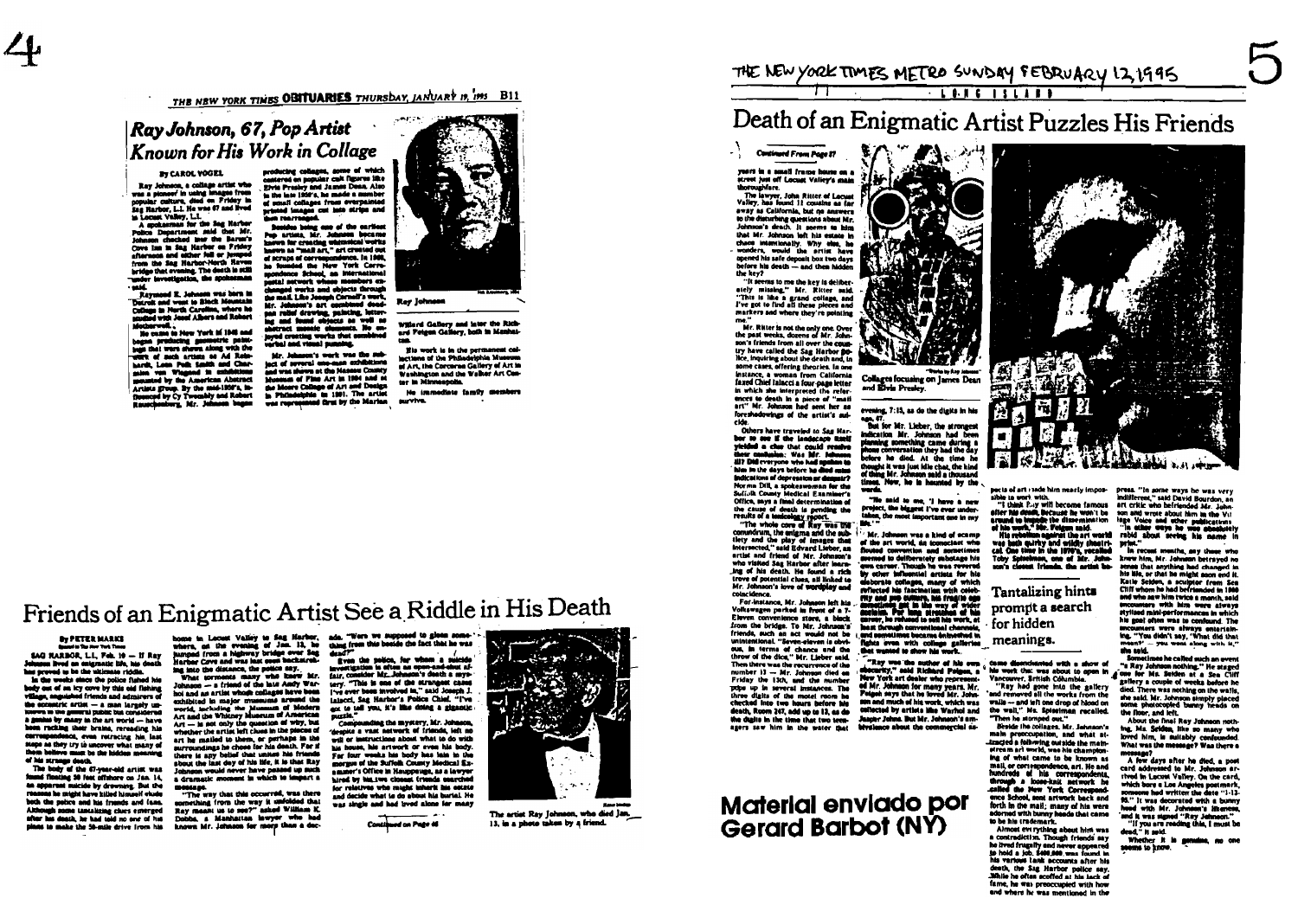

Suicide



No one liked a riddle better than Ray Johnson. Purs and wisecricks and word games were central to the artist, whose work, for all its fragmentary and ephemeral nature, had the ornery assurance of a Zen kosn. So it was both "a surprise and no supris as a friend later claimed, when news got out that the Pop collagist and at all.' the New York Correspondence Schonkhad least from a ho 13 and backstroked into oblivion, ending his life without warning and bequeating a fina riddle to his friends.  $\triangleq$  Under a bright moon on a warm winter evening, the 67-year-old artist apparently jumped 20 feet into Sag Harbor Cove from the un The Riddle of that connects North Haven and Sag Harbor. He drifted for a time in the Ray Johnson's water before he drowned. Two hours earlier, Johnson had checked into Baron' Cove Inn and taken a \$95 second-floor room with a clear view of the bridge and the cove. Around seven o'clock, he drove the short distance from the hotel to a

> 7-Eleven at the foot of the bridge and parked. A bottleful of Valium from an old prescription was later found in his car. Wearing a blue windbreaker, Johnson walked to the top of the bridge and scrambled over a hip-high safety railing. . The splash was heard by two teenage girls who had been hanging out under the bridge. When they darted to the top what they saw was a fully dressed man kisurely backstroking away from land. The two then ran a short distance to town for help, but found the adults they alerted unconcerned and the police station shut for the evening. Someone left a message on the Sag Harbor Police Department's answering machine. But it wasn't until the following afternoon that John son's body was accidentally discovered by a local man who'd dropped his wife off at the Harborview Medical Center and then taken a walk by the shore. + All his life John had been devoted to symbolism and nagged by reminders of his own semiobacurity. Few people in the artworld were unaware of Ray Johnson's name. Yet his work was rarely dis cussed in recent years and it had been some time since he had had a gallery or a gallery show. Even as he took his own life, Johnson somehow failed to get himself noticed. Informed of Johnson's suicide, a painter friend remarked that it was a "good career move."





MARCH M, 1960 **BEAR SEORGE ASHLEY.** 

minirini **ANTH MARRAKECH** 

people in the art world Ray Johnson's reputation was formed tricity. "I always said that he' never be famous in his lifetime.

uys art critic David Bour who wrote the catalog<br>estay for a 1986 show of lohi son's collages at the Nassau unty Museum "Hi was , big rent. Ray was pest.<br>pest. He was  $rent$ ers. He was tors. But the art ing better than an uicide." The art mu ket, he says. "lowes the legend of the unappreci ated artist." It was not unknown fo Johnson to appear at<br>gallery on the final day and snatch all the  $* n$ away. "Dealers wed nothing to sell," save Box don. "He didn't accept the idea of leaving in the back room, or people buying on time." When his collages<br>sold at suction, Johnson would<br>sometimes track down the buy-

**1. . . . .** ers and demand to know ho AF p much they'd paid. "Or he'd much they'd paid. The  $a = \frac{a}{1 + a}$ <br>call four times in  $a$  day and ask<br>who was Natatic Wood's constrained much<br>much a movie," caplains Bourdon, "I al-<br>ways said that without the impediment of<br>ext in the work."<br>within the

Writing to a friend in the 1970s, John son Garned trat. whether sometimity was<br>music or nothing happens, it is all the same<br>to me." He meant this philosophically.<br>The truth is that Johnson wished as deeply for recognition as most of us do and obtained what measure of it he could from

spondence School net-<br>work and from his few 3333333 devoted friends. "In the next century, people will say, "He was<br>among you, what fools<br>you were,"" says  $\langle \ell 33333$ you were," says<br>William Wilson, a critic-novelist and John-<br>son's friend of 40 years. {|asans In Johnson, Wilson av an argument for life construction. Ray was so bril-<br>liant. He was like shis PPNAASSGEEE888<br>ZZZUUUCCCKKKEEE<br>RRMMMAAANNNNNN reservoir," says artist<br>Edvard Lieber, who **HUHAAA112PPPSSSIII** weekly "He knew who **CCCNHHODORRIDDDSSS** rvone was. He knew

all the people who punctuated the art and "<br>social sense" of the past half century. "He knew obscure or humorous things about cerryone. And he could interface all those<br>writings, nine past, the present, imaginative things, me in his worl

maximum is announced with symbolism and the importance<br>fraction and the importance<br>fractions. "Why he [killed himself] will<br>ver be known," any Lieber. "But the<br>canings are in the details." Johnson mould got have failed to note, exp. Lieber,<br>that on Friday the 13th, a man of 67 (6  $\ast$ <br>7) checked into room 247 (2 + 4  $\ast$  7) and

 $A$   $A$   $F$ 

یسم

 $119 - 77$ 

v.,

prepared to<br>Lill himself. "I see this<br>as a clear, rational decision," says<br>Wilson, the last of bis friends to

Winon, use live or use are ready<br>speak to the artist. "I don't know<br>what the grounds of the decision<br>were. I know that if Ray thought<br>he had a grassion disease he would

he had a arminal disease he would

He would not want the physical in

ng 10 a prelis

might

nega was ab  $\overline{\phantom{a}}$ 

doing these evaporations all his life."<br>"Iohnaon was<br>"nothing if not delib-<br>"nothing if not deliba small cancel with a<br>great graphic shift,<br>great graphic shift,<br>and a range of mem-<br>ory that drew aston-<br>ishing connections<br>between Pop and en Pop<br>and official part, between celebr on was also aas

in line work [1987]<br>
"gree out a<br>
"pare behoot of meaning that<br>
line may be behoot of meaning that<br>
linear behood one wrote. "Line, ad-<br>
drows, distance wrote. "Line, ad-<br>
alone, mean of type-cell allo<br>
some out of any po My own exp. lobneon's stail

ings dates to the in the habit of posting drawing penis, laundry<br>Biets, watch<br>parts, or pho-<br>tocopics of<br>Deborsh Kerr's second her a<br>sutograph, and<br>"Sited, doodled-on mail from<br>the Canadian<br>publishers of<br>File magazine.<br>For every mial

For every mail<br>Johnson Jaunched, 10 others<br>were returned by his passionate<br>correspondents. Johnson's was correspondents. Johnson's was cred, the only one not ripe with superstitious menace, despite the<br>fact that an envelope might conthat the state and control of the state of the state of the case of language of the case of language of the state of the model of the model of the model of the model of the model of the model of the state of the state of t have only one point of interset common reference: Johnsor

tion, one report by the medical examiner, John-<br>tol examiner, John-<br>ton's organs were in-<br>smow that water im-And yet the alchemical magic he exer-<br>ciood in art never served Johnson quite as<br>well in his career. "A living legend," critic<br>Clive Phillpot once called him in an essay. And yet the sk **HELLA AND A LOCALISTICAL** If you went looking in the obscur of late-20th-century art for your legends, "He often Philipot would be correct. "Ray was an ex space.<br>Space the Scaten Is traordi arily interesting art world figure,<br>iter Chuck Close, a friend and col ad Ferry and threw says painter Chuck Close, a friend and collector of Johnson's work, "a really origin!

overboard. He American talent who both loved his out ader Matus and reserved is " aider status and resented st."<br>Never a star of the first magnitude,<br>Johnson, predicts Boundon, will "end up<br>occupying a little constellation in the sky<br>with Warhol, Rauschenberg, and Cor-Good's death by agyone who knew r can tell you that, with vention, www.manuary, and con-<br>nell--artists who all dealt with images from<br>popular culture and didn't have any preju-<br>dices about high or low." Although Johnyou were out for ning with him. أصدقتهم bught and son's work red retrospectives at the they, the Nammi County Museum, and

the North Carolina Mi seum of Art, the Mase um of Modern Art act er owned one amil<br>Johnson contrived to spirit a piece into the nuscum's borary collect tion. A "bunny" car<br>toon of Willem de Kooning, it was been in cluded in Chuck Close's celebrated "Portraits natallation.<br>But it's Johnson's

correspondence elest<br>nost fant consider his contribution. ujor Conducted on a senge

prehension, much less elucidation, it con tinued until his death. Friends who wined Johnson's house after he died found moexplanatory letter, and few domestic olyants<br>planatory letter, and few domestic olyants<br>inaide the tidy, gray, two-story claples of<br>in Locust Velley. "It was an etric specia-<br>ck," said one. "Nearly piled up bones containing this huge, huge archive" dating art's early days. "The image was of the cell<br>of a monk."

Johnson was evide Find the breast first state of the base of the breast of the breast for the state of the breast of the breast of spin and spinits, and readying himself to produce a catalogue raisonné of his work. He had recently had a new roof put on his home. spoke to him not long ago," said Close. "I couldn't tell if he was happy or sad: he had<br>that same flat affect always." If anything, Johnson seemed to friends unco

"The police said there was no evidence that he was in distress," said Helen Harrison, curator of the Pollock Kramer House in Springs, whom Johnson had recently called for an appointment to denote human skull from Pollock's collection. "They called all the local people in his ad



dress book when he lied, so we wen .<br>... among the first to hear." As Harris increase are an interaction and the field out for<br>help" before drowning. When the body was fished out of the 40-degree water, Harrison was told, "Ray looked composed and calm.'

"Conundrums," Bourdon once said describing Johnson's work, "conundrum in which almost every element is an 's." and every 'solution' another riddle or<br>pun." Considering the death of his long-<br>time friend last week, Bourdon added, "It's just too peculiar. There was no note. There was no particular reason. There's<br>really no explanation." All week, he said,<br>people had been calling to say, "Watch your mail." So far, though, nothing has w.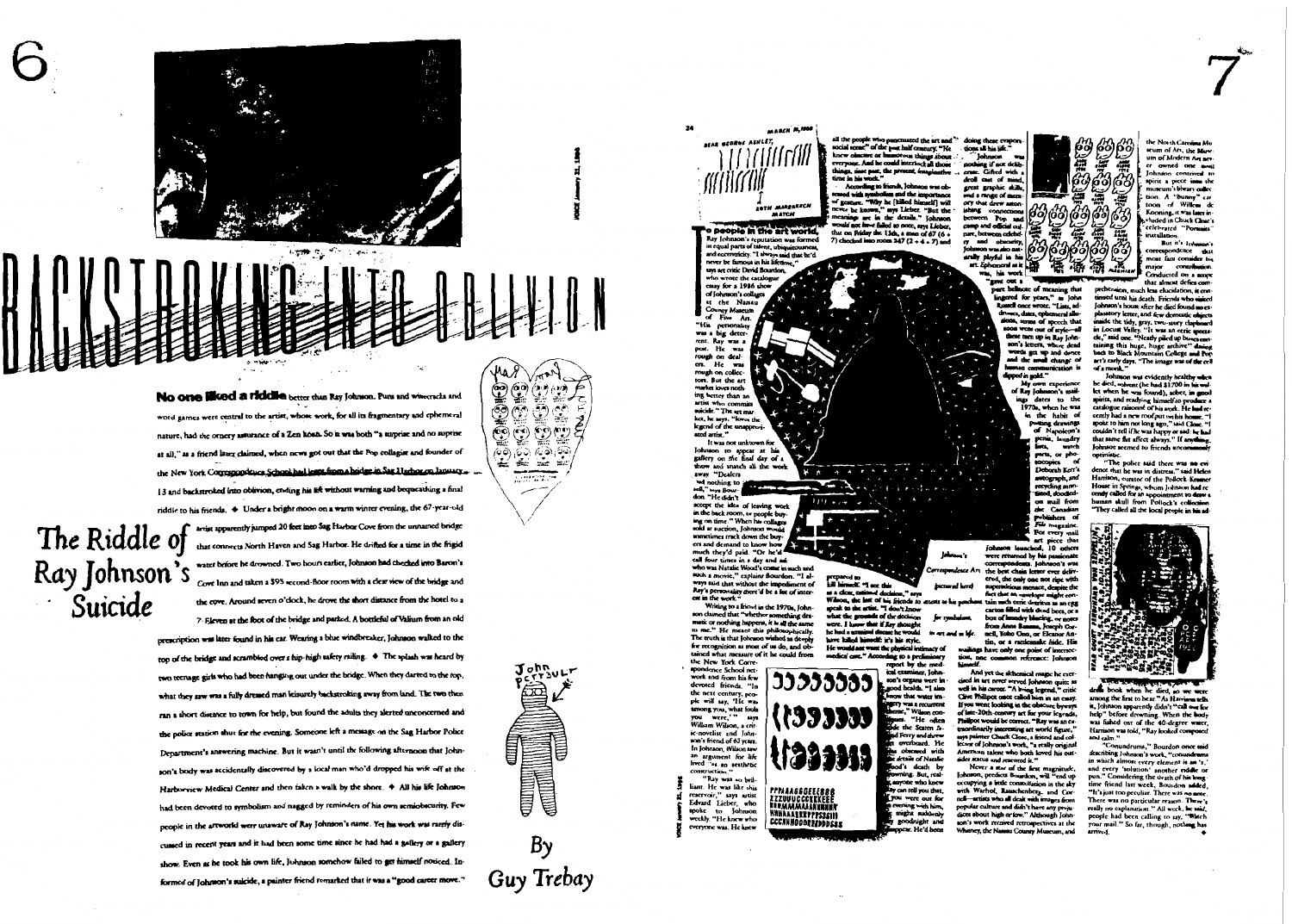

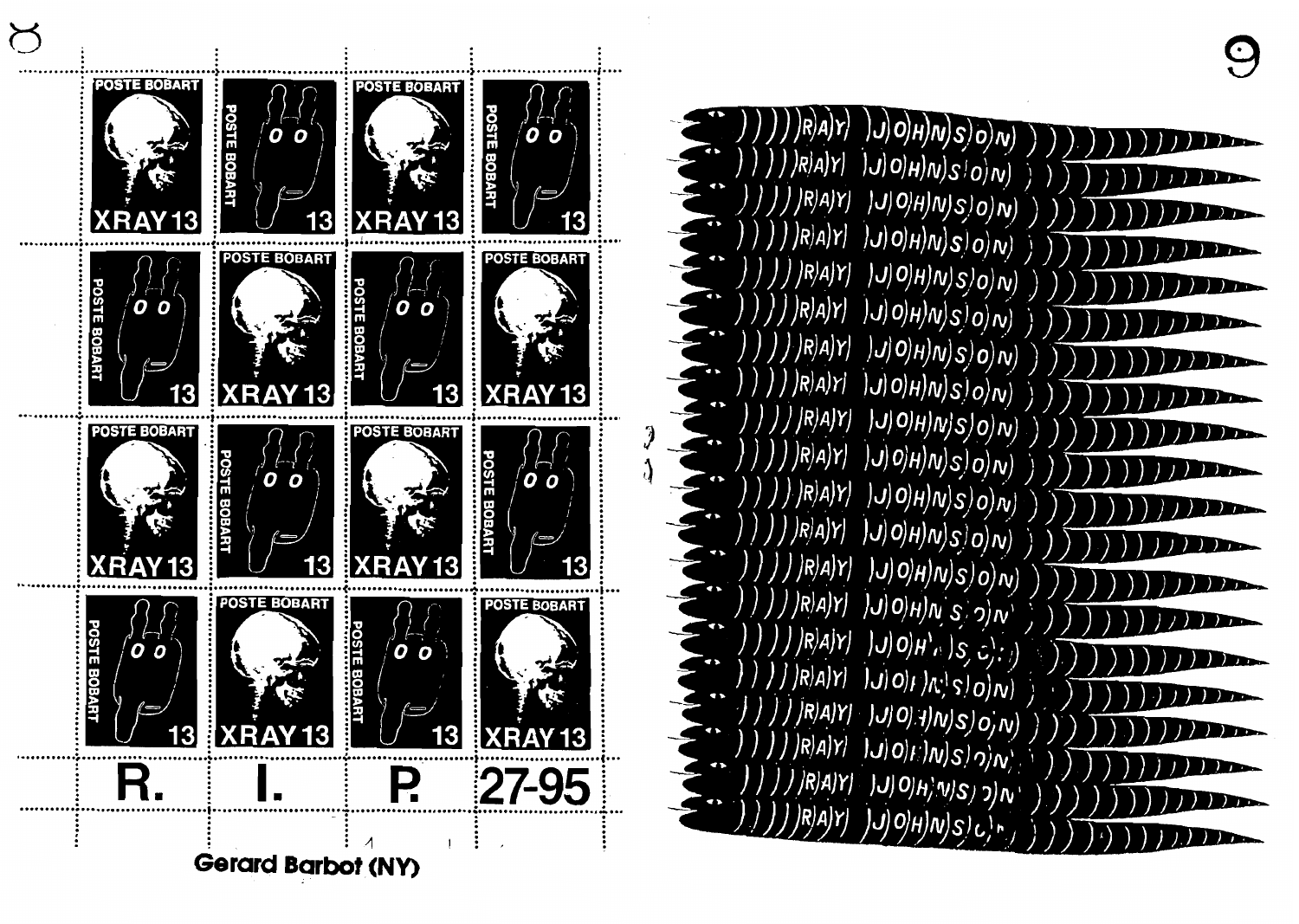$10<sup>1</sup>$ 

**KAY JOHNSON 44 WEST 7 STREET** LOCUST VALLEY **NEW KORK NAND** 

 $\mathbf{r}=\mathbf{r}$ 

AUGUST 9, 1993 DEAR PERE

 $SovSA$ ,

THE NEW YORK TIMES, APRIL 1, 1974

 $\mathbf{r}$ 

FAN CLUB At 8:30 to-Fan Club meets, probably the first time it ever has. The gathering, free, at the Ronald<br>Feldman Gallery, 33 East<br>74th Street (249-4050), will Feldman Galiery. 33 East 140 Methem Galiery.<br>
Figheral Since (249-4050), will indicate how many naminers<br>
of the artist's due there there are why.<br>
In order the session is the inspirate there is the many John of Ray Johns FHANK YOU<br>FOR THE BOX

 $u$ <sup>-1-1</sup><br>  $u$ <sub>1</sub> THE<br>  $u$ <sub>1</sub> THE<br>  $u$ <sub>1</sub> THE<br>  $R$ <sub>1</sub><br>  $k$ <br>  $k$ <br>  $h$ <br>  $h$ <br>  $k$ <br>  $h$ <br>  $k$ <br>  $k$ <br>  $h$ <br>  $h$ <br>  $k$ <br>  $k$ <br>  $k$ <br>  $k$ <br>  $k$ <br>  $k$ <br>  $h$ <br>  $h$ <br>  $k$ <br>  $k$ so be prepared for a crush. المراهيسين

**RICHARD F. SHEPARD** 

Ť.  $\ddot{\phantom{1}}$ 

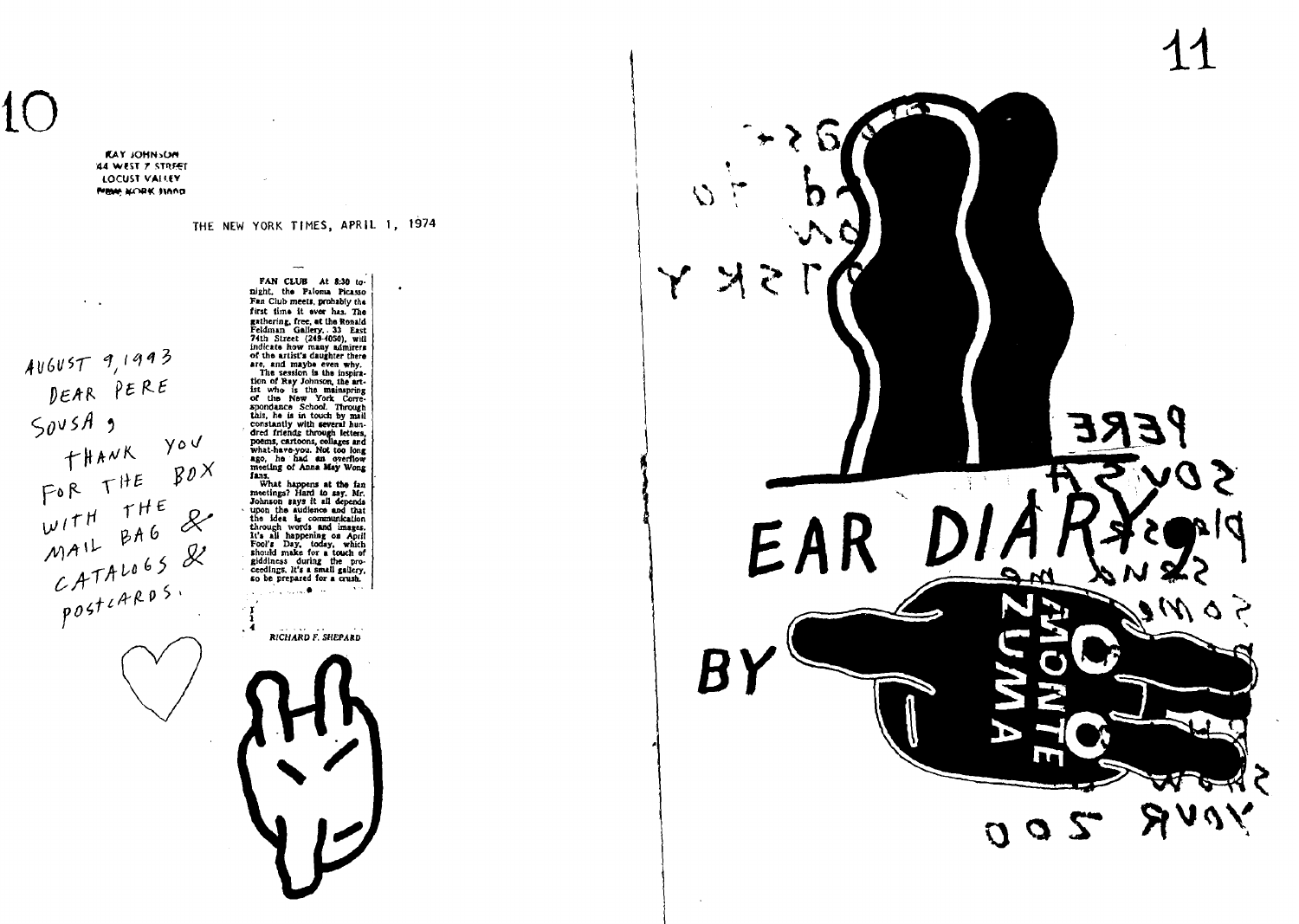



13



**RAY JOHNSON**<br>LOCUST 7 STREET<br>LOCUST VALLEY<br>LESS AORK 11560